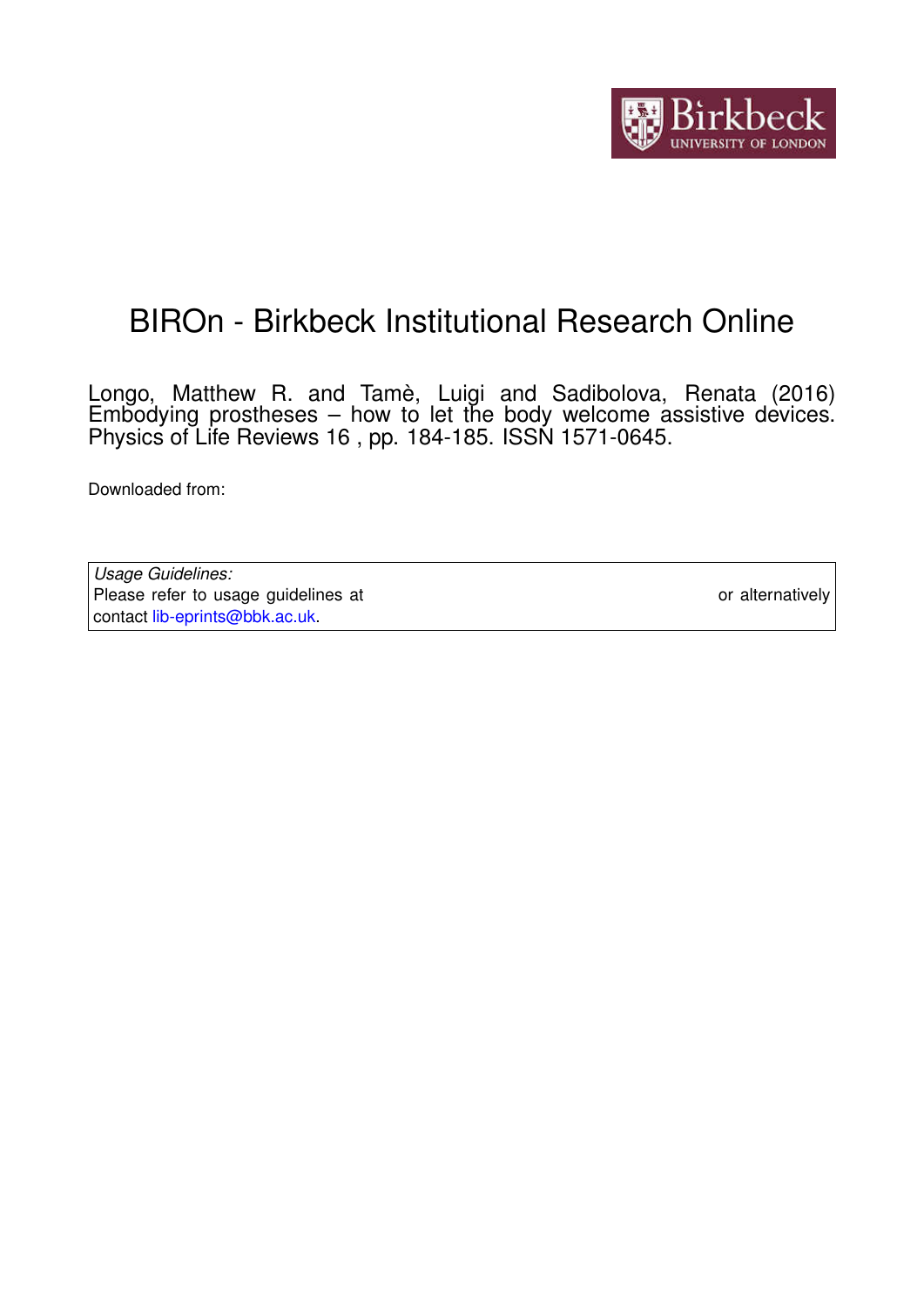Embodying prostheses – how to let the body welcome assistive devices Comment on "The embodiment of assistive devices – from wheelchair to exoskeleton" by Pazzaglia and Molinari

Matthew R. Longo, Renata Sadibolova, Luigi Tamè Department of Psychological Sciences, Birkbeck, University of London Malet Street, London WC1E 7HX, United Kingdom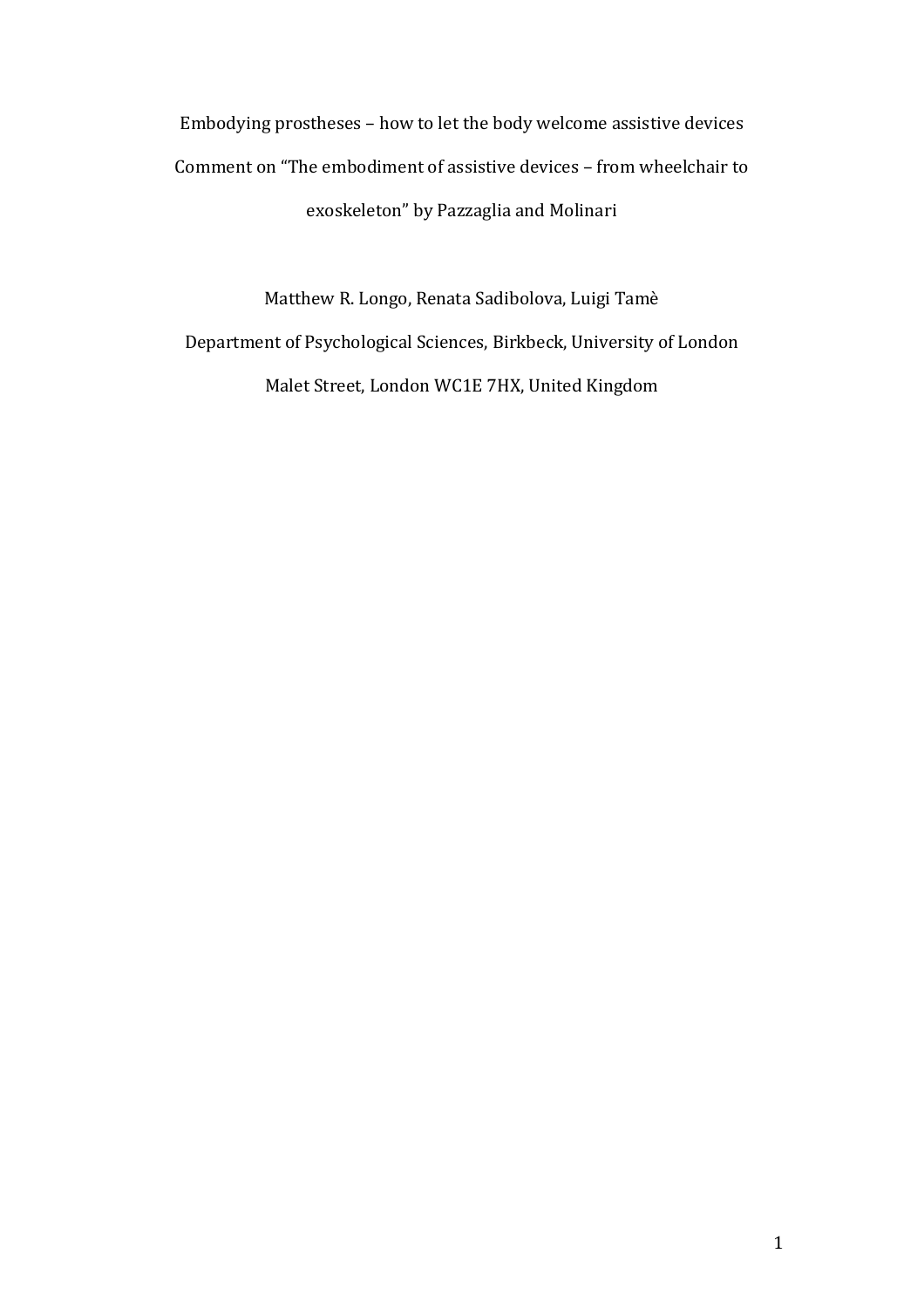A growing body of research has focused on the development of assistive devices to improve the recovery and ameliorate the quality of life of people suffering from spinal cord injuries (SCI). In their stimulating and timely paper, Pazzaglia and Molinari [1] review the significant progress made by biotechnology studies in providing increasing sophisticated assistive tools such as robotic legs (e.g., prostheses and exoskeletons) that extend the functionality of patients' bodies. However, despite this extraordinary technological effort [2], it remains uncertain how these devices can be appropriately embedded into the mental representation of the body. Here, we wish to amplify the points raised by Pazzaglia and Molinari by discussing three challenges facing work on embodying prostheses raised by experimental research on body representation.

Pazzaglia and Molinari discuss prostheses in relation both to tool use and to illusions of ownership such as the rubber hand illusion. As has been noted by many authors, however, the subjective experience of wielding a tool is quite different from that of experiencing ownership over a limb [3,4]. Indeed, as Povinelli and colleagues [5] observe, in many cases the whole point of using a tool is that the action performed is something that the body cannot itself do (as when using a knife to slice vegetables) or which would be dangerous to do unaided (as when using a poker to stoke a fire). In such circumstances, it is critical to maintain the distinction between the tool and the body, in contrast to cases such as the rubber hand illusion in which the rubber hand appears to replace the participant's own hand [6]. Thus, it is important to consider whether a prosthesis is primarily meant to be a tool, a replacement for the missing limb, or both, as these might lead to very different implications for the design and functioning of prostheses.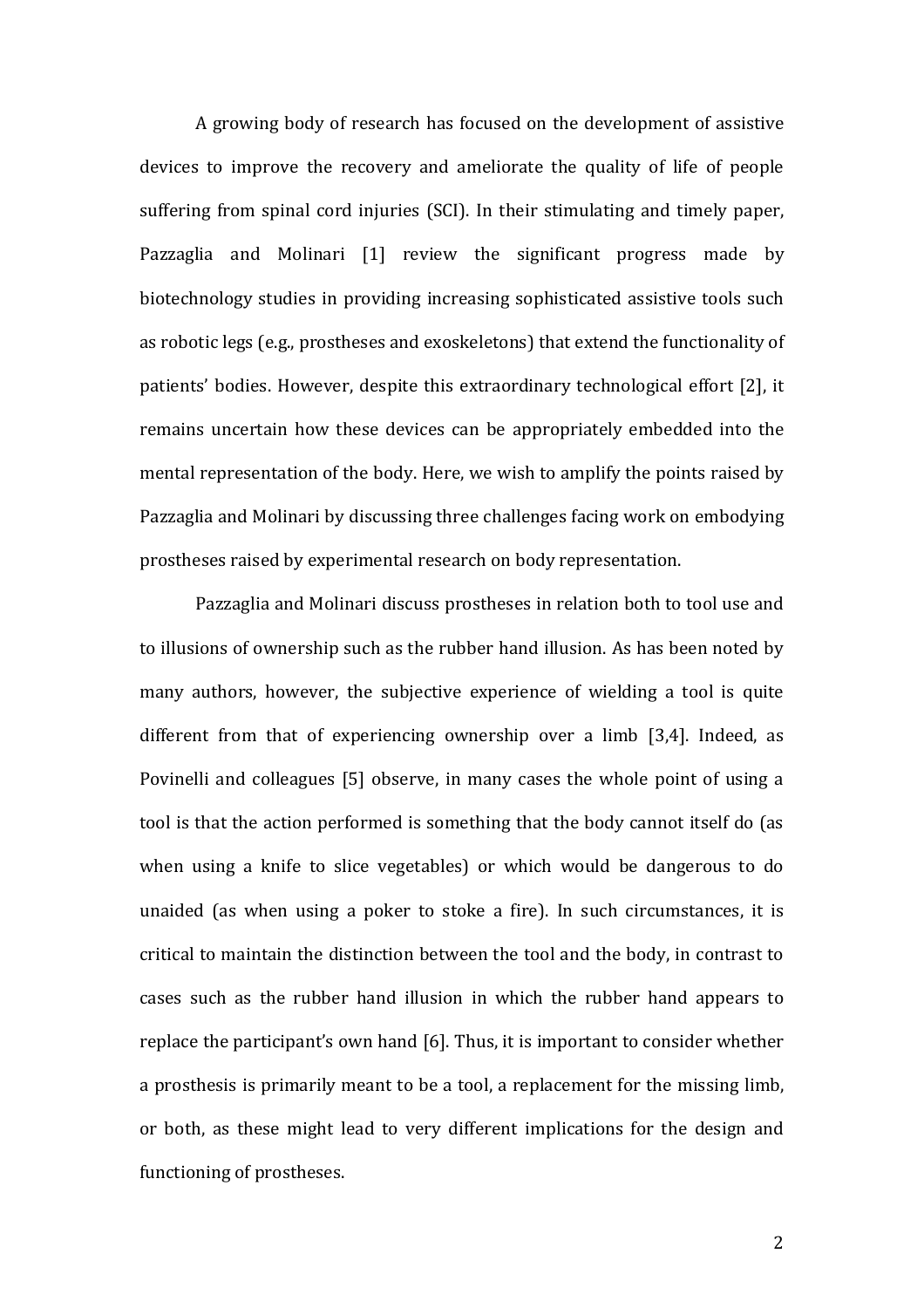A recent study by Luke Miller and his colleagues [7] is particularly intriguing in this context. They found that the plastic changes induced by tooluse on tactile distance perception are modulated by the morphological similarity between the tool and the body. When participants used a long, thin claw to grab objects, plastic changes were observed on the forearm – but not on the hand. In contrast, when they used a large hand-shaped tool, changes were observed on the hand – but not on the arm. This double-dissociation suggests that the embodiment of tools is not driven solely by their functionality, but also depends on the similarity in form between the tool and the body. This result has clear implications for prosthetics and exoskeletons in which the relation between the form of the prosthesis and that of the body varies widely. It also points to the critical role of vision in integrating the multiple sensory signals coming from the body and raises the question of how the functional utility of the prosthesis as a tool and its aesthetic character as a replacement for the lost limb should be balanced.

Another intriguing issue in the context of prosthetics is interoception, our perception of our body from the inside. Recent research has highlighted the critical role of interoception in representation of the body and self [8,9]. By their nature, prostheses are perceived exteroceptively – from the outside – rather than interoceptively – from the inside. This has potentially important implications for how they are experienced and incorporated into representations of the body. Two recent studies, however, have shown that interoceptive signals can enhance the embodiment of external objects [10,11]. Suzuki and colleagues [10] used augmented-reality to create a 'cardiac rubber hand illusion', finding that ownership was enhanced by visual modulation of the colour of the virtual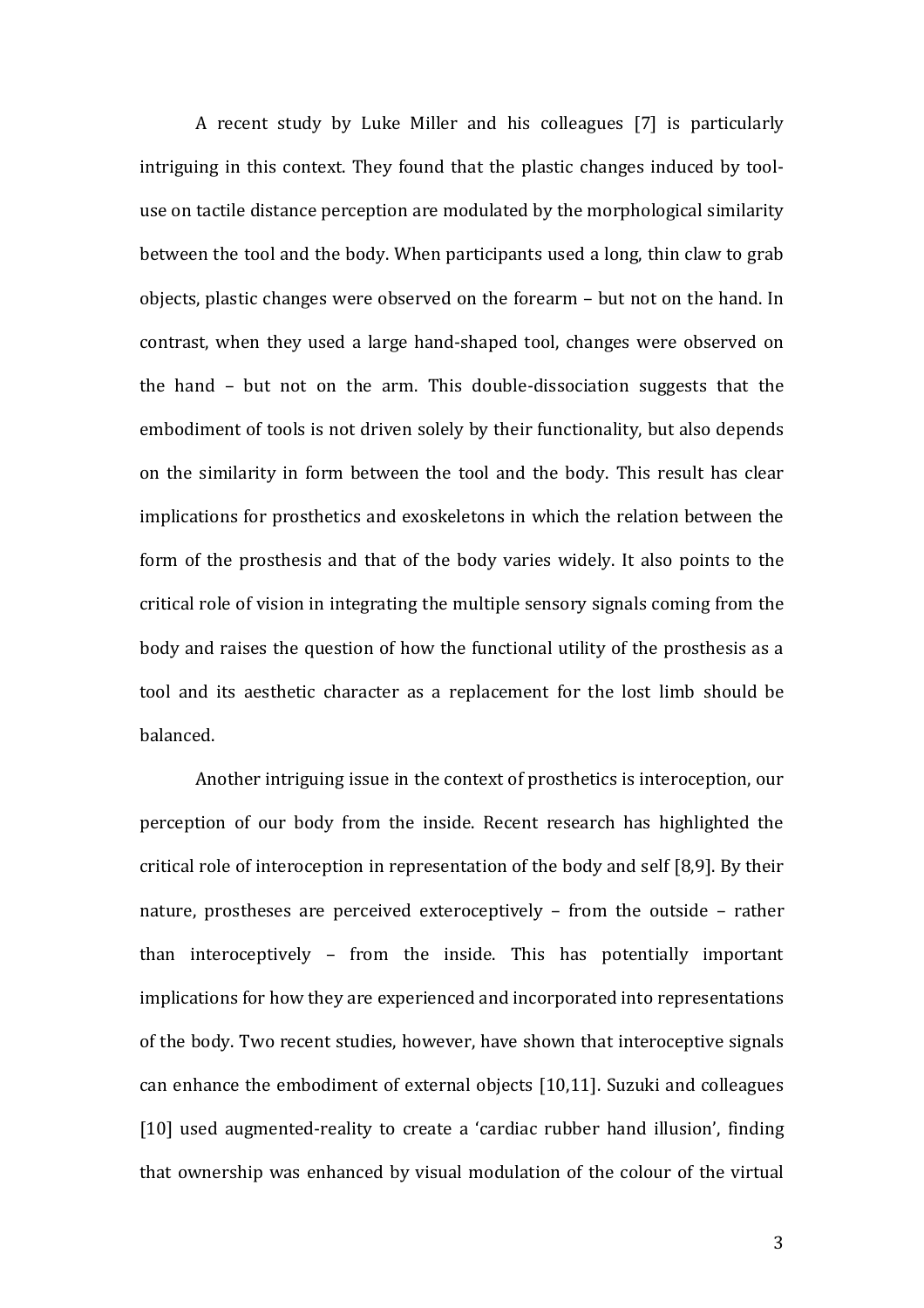hand time-locked to the participant's heartbeats. Aspell and colleagues [11] found similar results using the full-body illusion. It is an intriguing possibility that such methods could be used to provide a form of interoceptive experience over prosthetic limbs or exoskeletons, allowing them to move beyond being a tool to being an integral part of the bodily self.

The final issue we wish to discuss concerns the time-course of embodiment. One puzzle about research on the plasticity of body representation is how to reconcile findings such as the rubber hand illusion showing rapid modulation of the experience of embodiment in simply laboratory settings with phenomena such as phantom limbs in which the experience of the body appears stubbornly resistant to alteration, even in the face of a massive change to the physical structure of the body [12]. Prosthetics limbs and exoskeletons are a particularly intriguing case in which plasticity might occur over multiple timescales: rapidly as the user puts the prosthesis on and off on an hourly or daily basis, and slowly as the user develops expertise with and embodies the prosthesis over weeks or months of use.

This is an exciting time for research on assistive devices, as clearly described by Pazzaglia and Molinari. Together, the issues we have discussed show both the importance of experimental research on embodiment to the development of effective assistive devices and the fascinating implications of prostheses for understand basic issues about the nature of the bodily self. Understanding the mechanisms that determine the embodiment of external objects as part of our body is a pressing research goal. This will allow artificial devises such as prostheses and exoskeletons to be built so that they can be fully welcomed by the bodily self.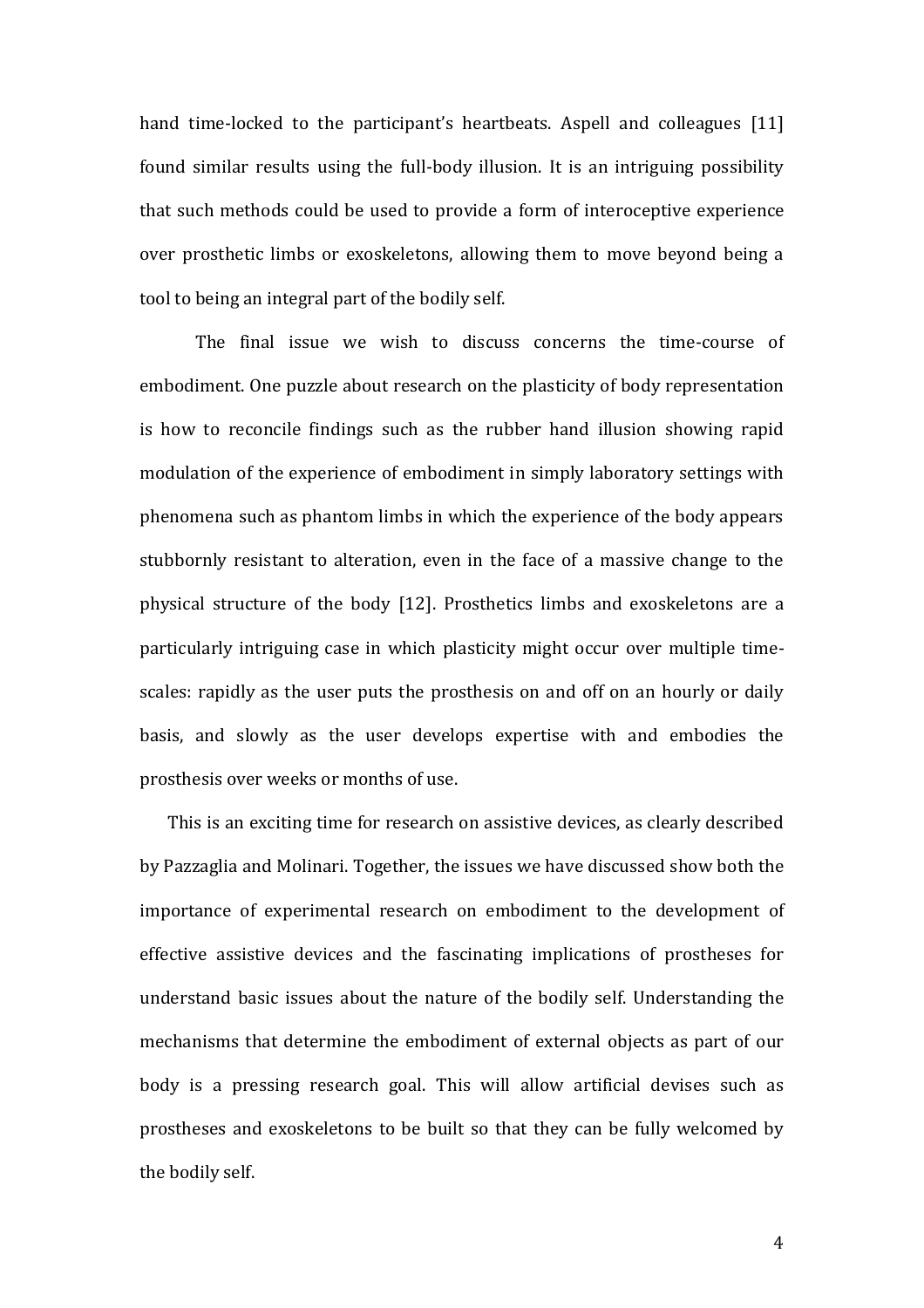## References

- [1] Pazzaglia M, Molinari M. The embodiment of assistive devices From wheelchair to exoskeleton. Phys Life Rev 2016;this issue.
- [2] Chen G, Chan CK, Guo Z, Yu H. A review of lower extremity assistive robotic exoskeletons in rehabilitation therapy. Crit Rev Biomed Eng 2013;41:343– 63.
- [3] Botvinick M. Probing the neural basis of body ownership. Science 2004;305:782–3.
- [4] De Preester H, Tsakiris M. Body-extension versus body-incorporation: Is there a need for a body-model? Phenomenol Cogn Sci 2009;8:307–19.
- [5] Povinelli DJ, Reaux JE, Frey SH. Chimpanzees' context-dependent tool use provides evidence for separable representations of hand and tool even during active use within peripersonal space. Neuropsychologia 2010;48:243–7.
- [6] Longo MR, Schüür F, Kammers MPM, Tsakiris M, Haggard P. What is embodiment? A psychometric approach. Cognition 2008;107:978–98.
- [7] Miller LE, Longo MR, Saygin AP. Tool morphology constrains the effects of tool use on body representations. J Exp Psychol Hum Percept Perform 2014;40:2143–53.
- [8] Tsakiris M, Tajadura-Jiménez A, Costantini M. Just a heartbeat away from one's body: Interoceptive sensitivity predicts malleability of bodyrepresentations. Proc R Soc B 2011;278:2470–6.
- [9] Seth AK. Interoceptive inference, emotion, and the embodied self. Trends Cogn Sci 2013;17:565–73.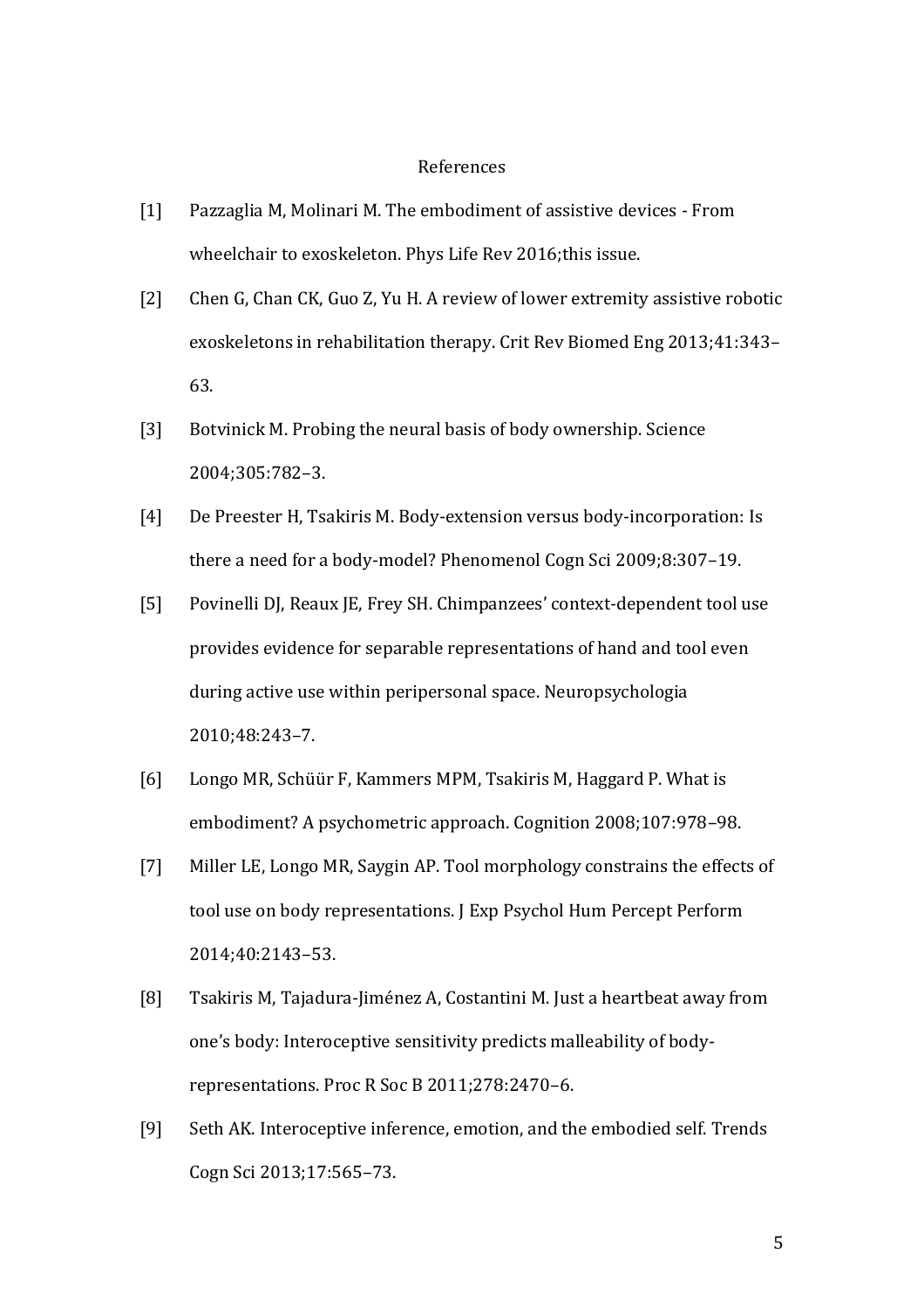- [10] Suzuki K, Garfinkel SN, Critchley HD, Seth AK. Multisensory integration across exteroceptive and interoceptive domains modulates self-experience in the rubber-hand illusion. Neuropsychologia 2013;51:2909–17.
- [11] Aspell JE, Heydrich L, Marillier G, Lavanchy T, Herbelin B, Blanke O. Turning body and self inside out: Visualized heartbeats alter bodily selfconsciousness and tactile perception. Psychol Sci 2013;24:2445–53.
- [12] Longo MR, Haggard P. What is it like to have a body? Curr Dir Psychol Sci 2012;21:140–5.